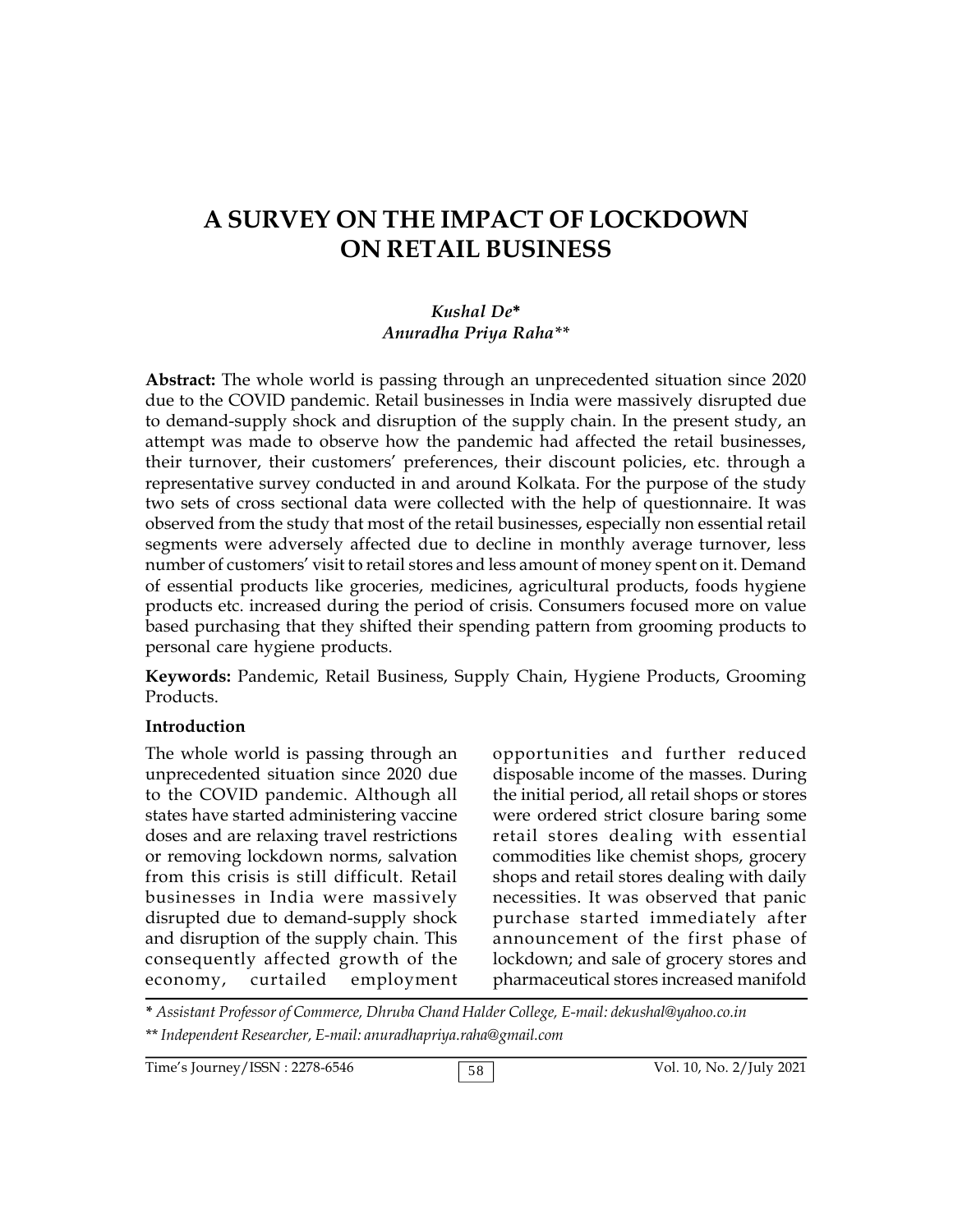whereas, sale of non-essential items like cloths, cosmetics, jewelry, home appliances etc. were considerably reduced. Customers were hesitant to physically visit retail stores due to fear of infection during the period of crisis. Outbreak of COVID had not only highlighted the dismal state of healthcare in India but also showed the practical state of food security and financial security of the nation.

The general masses suddenly became more health conscious, took hygiene products as their integral need of life and also started spending their money in a more conservative way. The change in consumption that resulted from the crisis had its own ramifications in all sectors of the economy. In the present study, an attempt was made to observe how the pandemic had affected the retail businesses, their turnover, their customers' preferences, their discount policies, etc. through a representative survey conducted in and around Kolkata.

# **Literature Review**

Shetty et al (2020) examined in their study the effect of COVID 19 on fast moving consumer goods (FMCG) and retail industries of India where they found that essential sectors such as FMCG, egroceries and delivery centers had increased in demand for their products whereas, travel and tourism and consumers durable goods had significant reduction in demand during lockdown. Other goods under the category of nonessential sectors also faced decreased demand. Retail industries in India, in general, faced challenges due to drop in sale and change in consumer behavior and stocks piled up in their warehouses, they faced liquidity crunch and there were supply shortages.

Pantano et al (2020) showed in their study the various challenges faced by retail businesses during the pandemic period and provided guidelines to handle the situation. The study explained on how local and small shops could help the economy, how retailers could reshape consumers' satisfaction, and also discussed the probable strategies that could be adopted by retailers to gain competitive advantage over other competitors. It also reviewed how rapid stock out of essential items like hand sanitizers, toilet tissues, surgical masks etc. changed consumer's behavior to stockpiling behavior from usual shopping behavior.

Sahoo and Ashwani (2020) made an assessment of the declining percentage of GVA and the fall in the growth rate of real GVA of Micro Small and Medium Enterprises (MSME). The study observed that like other sectors, the MSME sector was also adversely impacted due to COVID where there was an expectation of decline in base scenario and also increase of losses.

Bartik et al (2020) found that small businesses were left with shortages of cash in hand and they could not even bear a month's expenses due to closure of business due to the pandemic situation. They concluded that small business faced extremely fragile situation with their finance and it was difficult for them to sustain.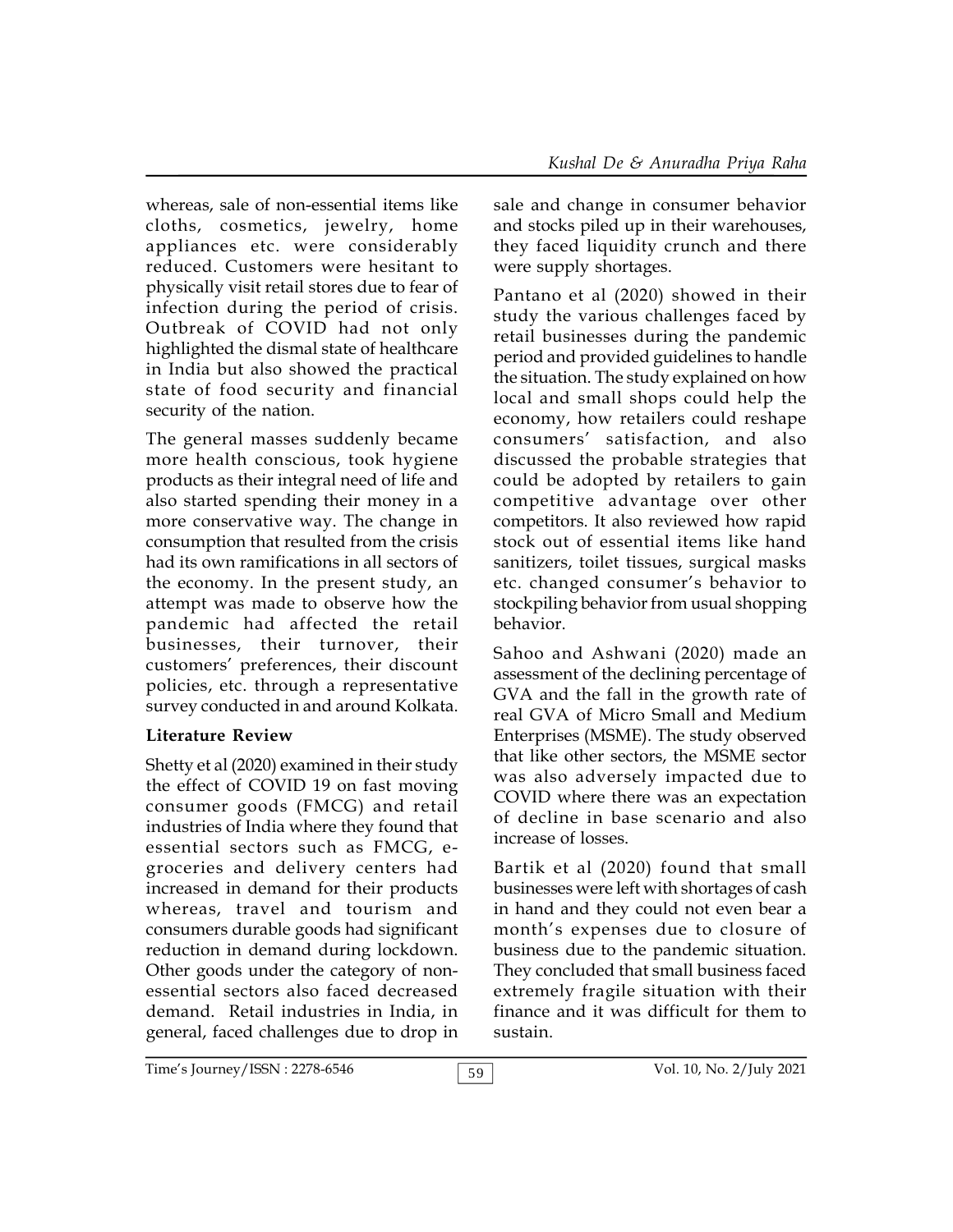Sharma and Mehta (2020) observed in their study that there were changes in consumption pattern mainly related to the purchase of cosmetic products. The study revealed that Indian women were more conscious about products of daily necessity like skin care products and hair care products. With lesser outdoor activities and travel restrictions, purchase of makeup and other cosmetics had become lesser relevant in women's lives.

Moscicka et al (2020) found that there was an increase in the frequency of hand wash among women and they were also taking shower every time after coming back home. On the other hand, frequency of using cosmetics except some skin care products reduced considerably.

Mehta et al (2020) showed in their study the sentiment of spending pattern during the period of crisis would not be same as before. Consumers were spending on those products especially health and hygiene products and rest of non essential items like cloths, footwear etc. were cut out from their purchasing list. With the change in spending pattern, different sectors in India faced the challenge as turnover reduced due to various reasons during this pandemic period.

Shekam et al (2020) analyzed the impact of COVID 19 on personal care service industries by categorizing cosmetic companies into four segments where it was observed that there was higher than usual consumption of personal cleansing products like hand sanitizer, body lotions etc. Baby care products, deodorants, shampoo and conditioners were expected to be consumed as usual. Facial skin care,

hair color, nail polishes and sun care products had a negative impact as less focus was emphasized on these products. Products suffered most during this health crisis were hair styling products, make up products and skin care products for men.

## **Objectives of the Study**

The main aim of the study is to observe how functioning of retail businesses have changed due to the pandemic. The focus areas of the study are:

• To analyze whether average monthly turnover has changed during pandemic.

To analyze whether average turnover has changed in some specific month during pandemic period.

To analyze whether physical visit of customers to local retail store dealing with goods like medicines, groceries, books and stationeries, cloths, foot-wears etc. has changed during pandemic period.

To analyze whether there is any change in discount policies offered to customers during their physical visits to retail stores during pandemic period.

 To analyze how consumers are spending their money in personal care hygiene products and grooming products during pandemic period.

## **Data and Methodology**

For the purpose of the study two sets of cross sectional data were collected with the help of questionnaires. The first survey consisted of 100 retail businesses where their change in monthly average turnover in pre and during pandemic; high turnover in specific months; consumers'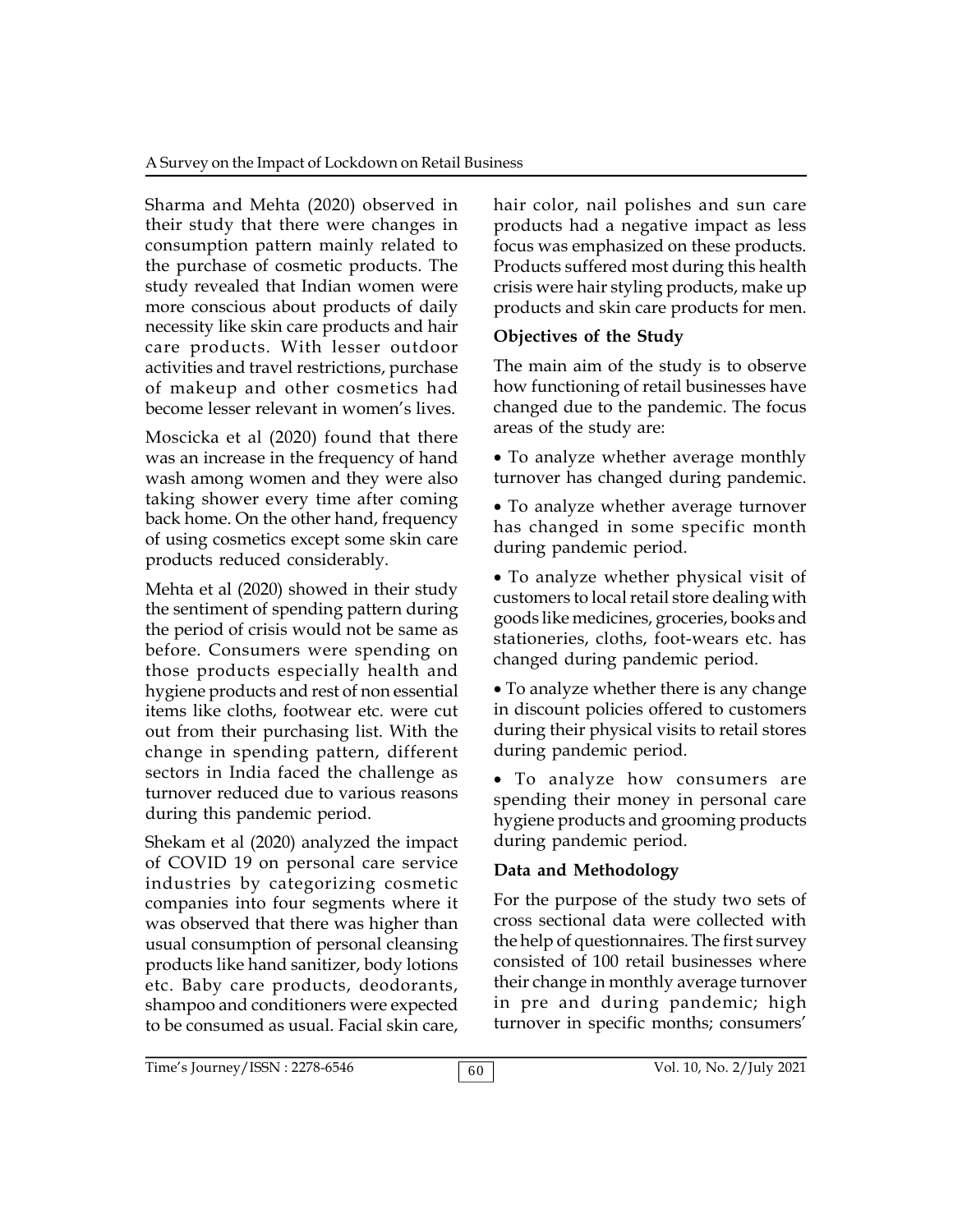visit to retail stores; discounts availed to during locustomers during this pandemic situation samples customers during this pandemic situation were observed. The second sample consisted of 75 women where their spending patterns on personal care hygiene products and grooming products

during lockdown were observed. The were collected from establishments and residents located in and around Kolkata. The collected data was tabulated in excel, analyzed and meaningful inferences were drawn.

| Description of the Sample |  |
|---------------------------|--|
|---------------------------|--|

| <b>Types of Retail Stores</b>                             | $N=100$       |
|-----------------------------------------------------------|---------------|
| Medicine shops (Habra, Ashoknagar, Bongaon)               | 12            |
| Local grocery stores (Habra, Ashoknagar, Bongaon,)        | 14            |
| Jewelry shops (Habra, Ashoknagar, Madhyamgram, Bongaon)   | 7             |
| Garment shops (Habra, Bongaon, Kolkata)                   | 17            |
| Books and stationeries (Habra, Bongaon)                   | 5             |
| Luggage stores (Habra, Ashoknagar, Kolkata)               | 5             |
| Departmental Stores (Habra, Ashoknagar, Bongaon, Kolkata) | 10            |
| Super markets (Habra, Ashoknagar, Bongaon, Kolkata)       | 7             |
| Seeds and pesticides shops (Habra)                        | 3             |
| Fertilisers enterprises (Habra, Kolkata)                  | $\mathcal{P}$ |
| Toy shops (Habra, Kolkata)                                | 3             |
| Foot wear outlets (Habra, Kolkata, Bongaon)               | 10            |
| Flower shops                                              | 5             |

## **Analysis and Interpretation**

## **PART A: Analysis of Responses from Retail Businesses:**

#### **Table 1: Average Turnover in the Pre-pandemic Period and During the Pandemic Period**

| <b>Observations</b>                       | Response (N=100)            |
|-------------------------------------------|-----------------------------|
| What was the average monthly turnover of  | a) Less than 10 lakhs- 53   |
| your business in the pre pandemic period? | 10 to 50 lakhs-25           |
|                                           | 50 to 100 lakhs- 7<br>C)    |
|                                           | d) More than 100 lakhs-15   |
| What was the average monthly turnover of  | a) Less than 10 lakhs-72    |
| your business during the pandemic period? | b) $10$ to $50$ lakhs- $14$ |
|                                           | 50 to 100 lakhs- 5          |
|                                           | d) More than 100 lakhs- 9   |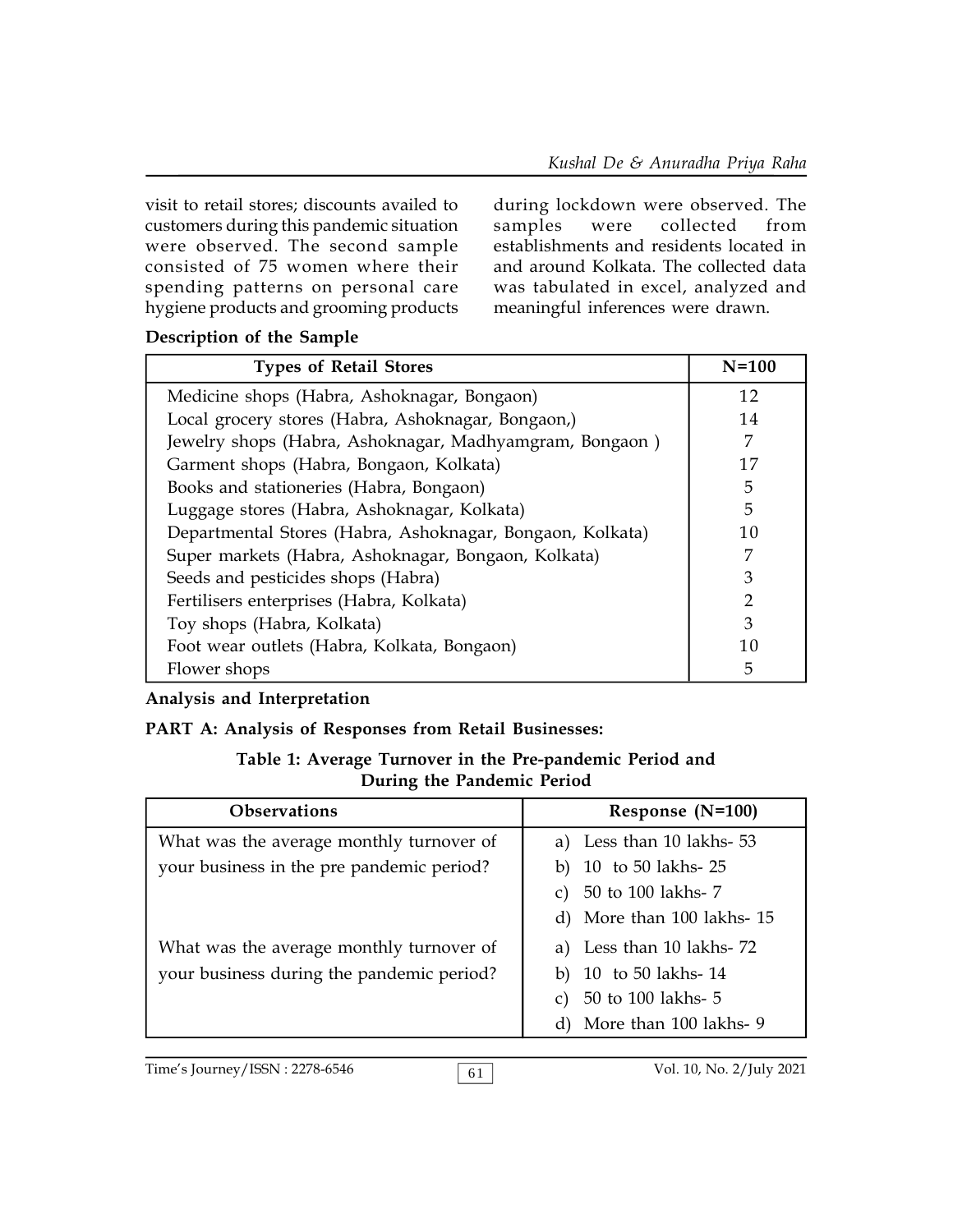A Survey on the Impact of Lockdown on Retail Business

| <b>Observation</b>                                                                                        | Pearson Chi-<br><b>Square Value</b> | d.f | Significance at<br>$0.05$ (2-sided) |
|-----------------------------------------------------------------------------------------------------------|-------------------------------------|-----|-------------------------------------|
| Monthly Average Turnover (Less<br>than 10 lakhs, 10 to 50 lakhs, 50 to<br>100 lakhs, More than 100 lakhs) | 7.8231                              | 3   | Significant                         |

**Table 2: Comparison of Average Monthly Turnover**

It was observed that turnover during the pandemic period had decreased for most retail businesses as compared to the pre pandemic period. Retail segments of essential commodities like grocery stores, chemist shops, medicines stores and other daily necessary products had increased turnover, whereas, turnover of nonessential retailers like cosmetics shops, books and printing stores, cloths and fashion outfits, jewelry shops etc. had declined sharply. It was observed that retail businesses whose turnover was less than 10 lakhs increased in number and businesses whose turnover was more than 100 lakhs decreased in number during the pandemic period.

Comparing the monthly average turnover of retail businesses, a significant difference in the Chi-square value  $\{X^2 \; (3) = 7.8231, \}$ p<0.05} was found between the pre pandemic period and the pandemic period.

**Table 3: Higher Turnover in Specific Months in Pre-pandemic Period and During Pandemic Period**

| <b>Observations</b>                                                                                                     | Response $(N=100)$                                                                                               |  |  |
|-------------------------------------------------------------------------------------------------------------------------|------------------------------------------------------------------------------------------------------------------|--|--|
| Are there any specific month when your<br>turnover is high?                                                             | Yes- 76<br>a)<br>$No-24$<br>b)                                                                                   |  |  |
| If Yes to the above, then how many such<br>months come in a year when your turnover<br>is high?                         | Less 2 months-15<br>a)<br>b)<br>2 to 4 months- $43$<br>4 to 6 months- $8$<br>c)<br>More than 6 months-10<br>d)   |  |  |
| Are there any specific months during the<br>pandemic period when your turnover was<br>high?                             | Yes- 63<br>a)<br>b)<br>No-37                                                                                     |  |  |
| If yes to the above, then how many such<br>months were there during the pandemic<br>period when your turnover was high? | Less than 2 months-19<br>a)<br>b)<br>2 to 4 months- $40$<br>4 to 6 months-3<br>C)<br>More than 6 months- 1<br>d) |  |  |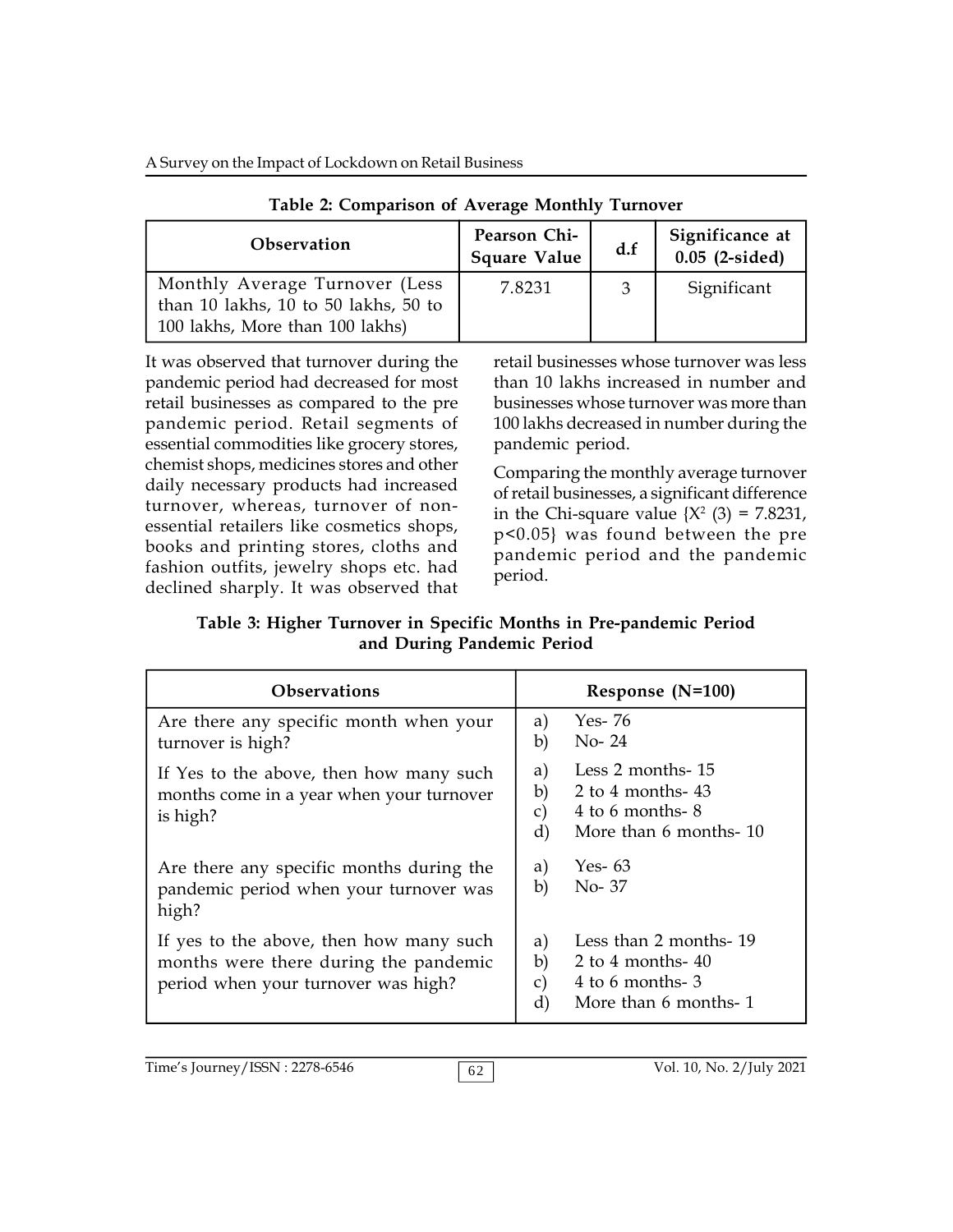| <b>Observation</b>                                                                                                     | Pearson Chi-<br><b>Square Value</b> | d.f | Significance at<br>$0.05$ (2-sided) |
|------------------------------------------------------------------------------------------------------------------------|-------------------------------------|-----|-------------------------------------|
| Turnover high in specific months (Yes,<br>No)                                                                          | 3.9863                              |     | Significant                         |
| Number of months when turnover is<br>high (Less than 2 months, 2 to 4<br>months, 4 to 6 months, More than 6<br>months) | 9.0789                              | 3   | Significant                         |

**Table 4: Comparison of Turnover**

In some special months (during vacations, on religious occasions or in the wedding season) there are chances of increase in turnover. But during the period of pandemic in 2020 most of the retail sectors were closed even in these special months and businesses were adversely affected as turnover declined. Although some retail sectors showed high turnover during some specific months but only few such months were enjoyed by retailers in the pandemic year as compared to the earlier years. From Table 3 it is seen that there was a significant difference between the pre-pandemic

period and during pandemic period in number of specific months in the year 2020 when turnover is high.

Comparing extra turnover of retail businesses in specific months, a significant difference was found between the prepandemic period and during the pandemic period {X<sup>2</sup> (1) = 3.9863, p<0.05} (Table 4). Comparing the number of months when turnover is high in specific seasons, a significant difference was found between the pre pandemic period and during the pandemic period {X<sup>2</sup> (3)  $= 9.0789$ , p<0.05} (Table 4).

| <b>Observations</b>                                                                                                 | Response (N=100)                                                                   |  |
|---------------------------------------------------------------------------------------------------------------------|------------------------------------------------------------------------------------|--|
| How many customers (on an average) visited<br>your shop/ store/ office per month till 2019?                         | Less than 200-39<br>200 to 1000-48<br>1000 to 5000-8<br>More than 5000- 5<br>d)    |  |
| How many customers (on an average) have<br>visited to your shop/office/store per month<br>during the past one year? | Less than $200 - 52$<br>200 to 1000-38<br>b)<br>1000 to 5000-6<br>More than 5000-4 |  |

**Table 5: Average Customer Visit to Retail Stores**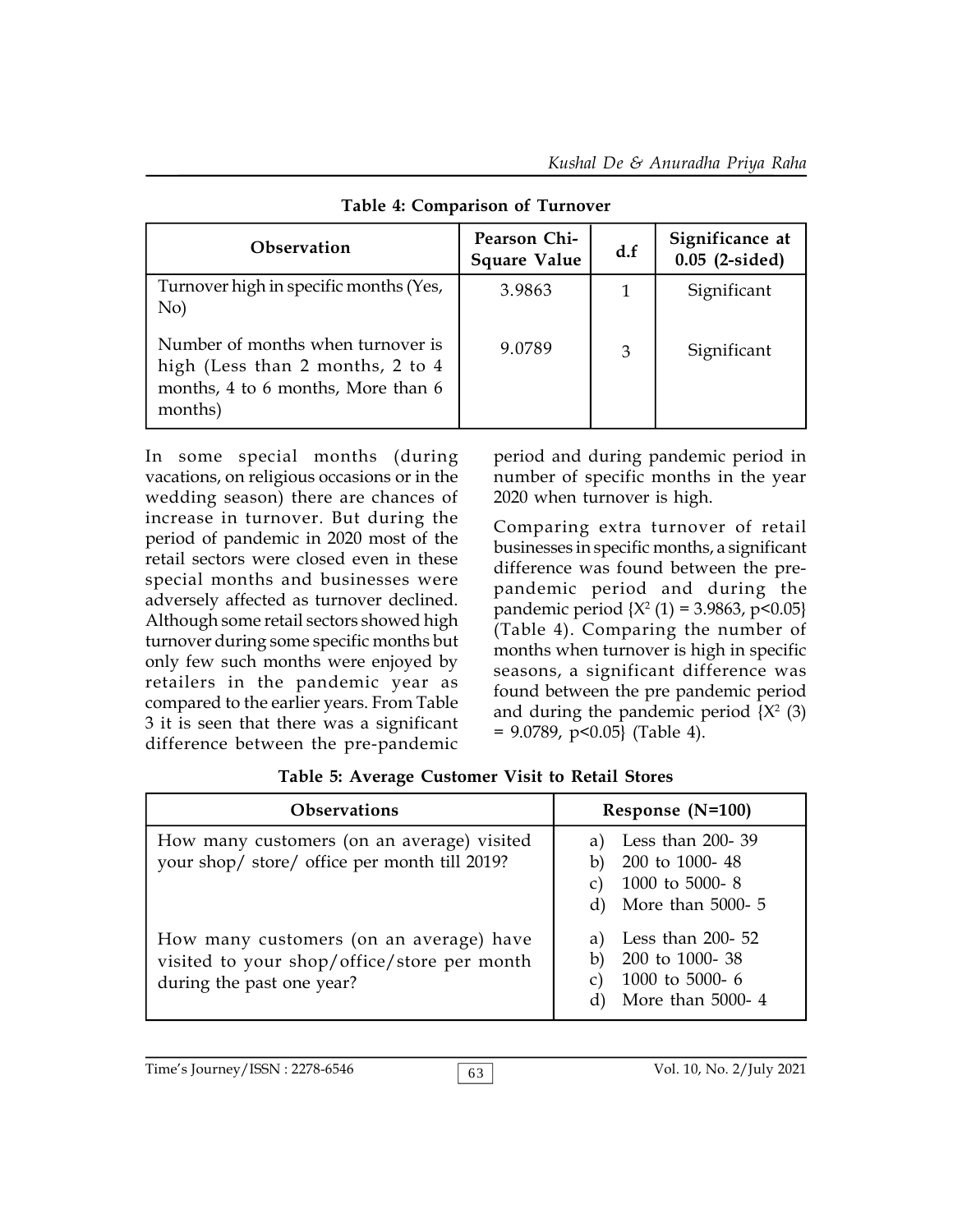| Observation                                                                                                 | Pearson Chi-<br><b>Square Value</b> | d.f | Significance at<br>$0.05$ (2-sided) |
|-------------------------------------------------------------------------------------------------------------|-------------------------------------|-----|-------------------------------------|
| Average customer visit to retail<br>stores (Less than 200, 200 to 1000,<br>1000 to 5000 and More than 5000) | 3.4168                              |     | Not Significant                     |

**Table 6: Comparison of Average Customer Visit**

Due to pandemic, the customers visit to retail stores had reduced. Although lockdown was the primary factor for reducing human mobility and doing outdoor activities, other factors were there for decreased number of customers' visit to retail stores. The pandemic led to such a condition where the customers were reluctant to visit the retail stores physically. This was mainly attributed to technological advancement leading to online buying that helped customers to get commodities delivered to their door

steps. Fear of the virus was another reason which reduced frequent visits to retail stores.

Comparing the average customer visits to the retail stores per month, no significant difference was found between the pre pandemic period and during the pandemic times  $\{X^2 (3) = 3.4168, p < 0.05\}$ (Table 6). So result was not significant and there was no statistically significant difference in average monthly customer visit to retail stores during pandemic period.

| <b>Observations</b>                                                                                                             | Response (N=100)                                                                 |
|---------------------------------------------------------------------------------------------------------------------------------|----------------------------------------------------------------------------------|
| How many customers on an average visit to your<br>shop/store/office per month in the peak months?                               | a) Less than 200-21<br>200 to 1000- 57<br>1000 to 5000-15<br>d) More than 5000-7 |
| How many customers on an average have visited<br>your shop/office/store per month in peak<br>months during the pandemic period? | a) Less than 200-49<br>200 to 1000-35<br>1000 to 5000-10<br>More than 5000-6     |

| <b>Observation</b>                                                                                                         | Pearson Chi-<br>Square Value | d.f | Significance at<br>$0.05$ (2-sided) |
|----------------------------------------------------------------------------------------------------------------------------|------------------------------|-----|-------------------------------------|
| Average customer visit in peak months to<br>retail stores (Less than 200, 200 to 1000,<br>1000 to 5000 and More than 5000) | 17.8454                      |     | Highly<br>Significant               |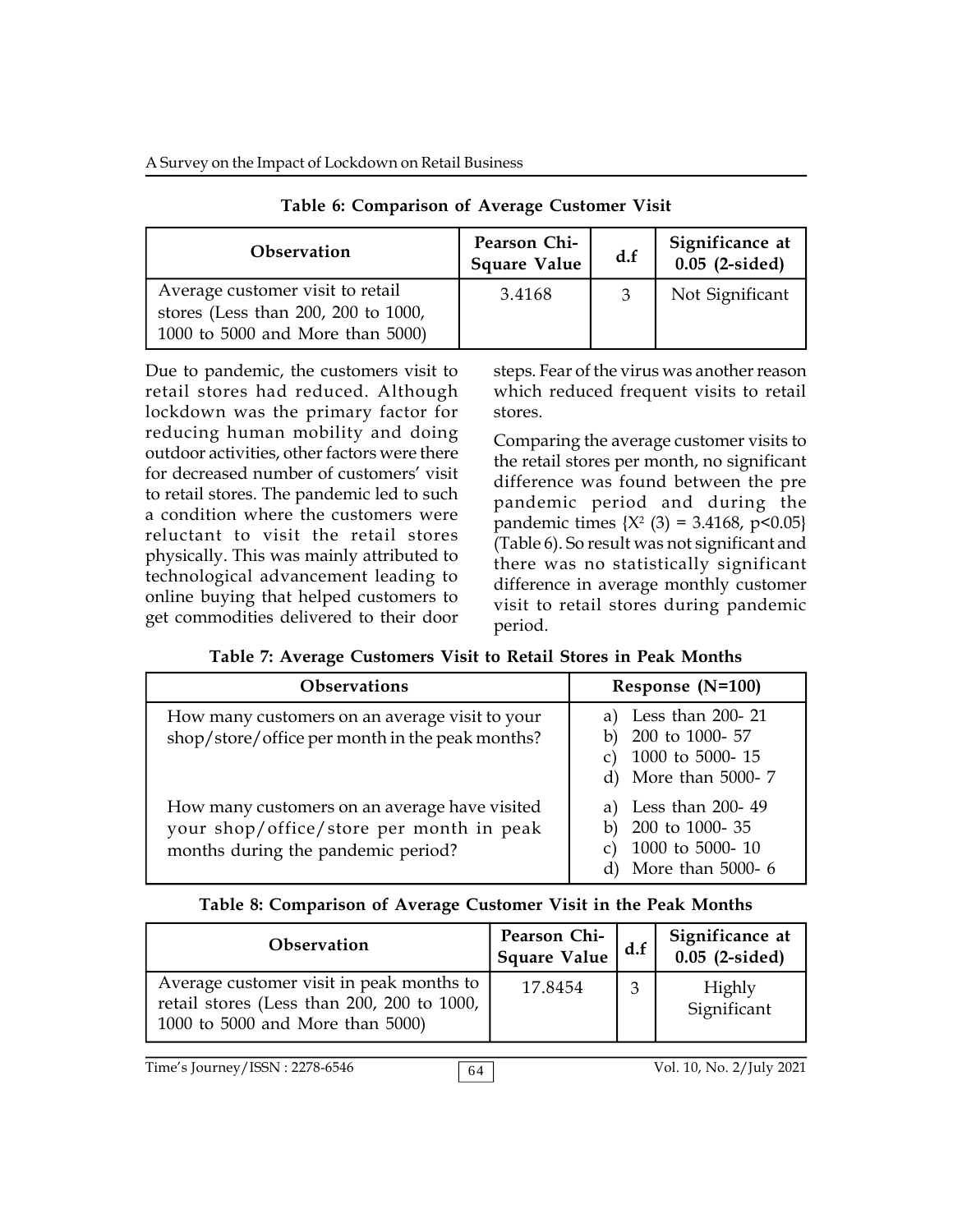During the peak months in this year of pandemic, fewer number of customers stepped out for doing outdoor activities as compared to earlier years. Every year consists of some special months when every retail shops remain over crowded with customers. But the year 2020 was an exceptional year due to the pandemic and customers' visit to retail stores even in peak months was significantly lower as compared to the previous years.

Comparing average number of customer visits in peak months to the retail stores, a highly significant difference was found between the pre-pandemic period and during the pandemic period  $\{X^2 \; (3) =$ 17.8454, p<0.05} (Table 8). It was observed that at 5% level of significance, chi-square value of 17.8454 was much more than table value 7.815 and so result was highly significant.

| Table 9: Discounts Availed to Customers in Pre-pandemic and |  |
|-------------------------------------------------------------|--|
| During Pandemic Period                                      |  |

| <b>Observations</b>                                                                        | Response $(N=100)$                                                                                           |  |
|--------------------------------------------------------------------------------------------|--------------------------------------------------------------------------------------------------------------|--|
| Do you give any discount to your customer?                                                 | a) Yes-72<br>b) No- $28$                                                                                     |  |
| If yes, what is the maximum discount rate availed<br>to the customer?                      | Less than $5\%$ - 18<br>a)<br>b) $5\%$ to $10\%$ - 36<br>c) $10\%$ to $20\%$ - 15<br>d) More than $20\% - 3$ |  |
| Do you avail any discount for customer during this<br>pandemic period?                     | a) Yes- 59<br>b) No- $41$                                                                                    |  |
| If yes, what is the maximum discount availed for<br>customer during this year of pandemic? | Less than $5\%$ - 14<br>a)<br>b) $5$ to $10\%$ - 39<br>10 to 20%- $6$<br>More than $20\%$ - 0                |  |

## **Table 10: Comparison of Discounts Allowed to Customer**

| <b>Observation</b>                                                                                       | Pearson Chi-<br><b>Square Value</b> | d.f | Significance at<br>$0.05$ (2-sided) |
|----------------------------------------------------------------------------------------------------------|-------------------------------------|-----|-------------------------------------|
| Discount allowed to customers                                                                            | 3.7392                              |     | Not Significant                     |
| Rate of Discounts allowed to customers<br>(Less than 5%, 5% to 10%, 10% to 20% and<br>More than $20\%$ ) | 4.4164                              |     | Not Significant                     |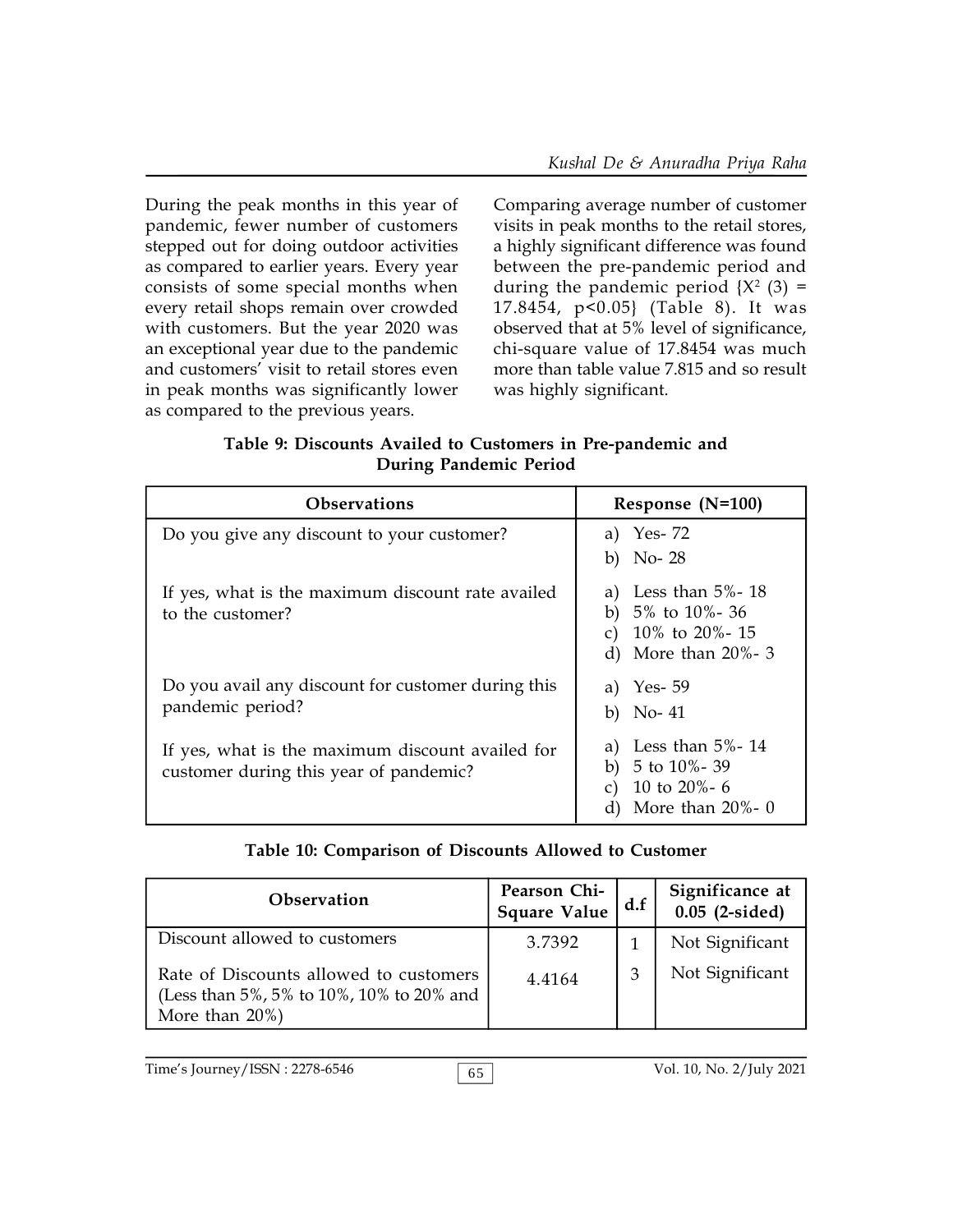A Survey on the Impact of Lockdown on Retail Business

Discount offers are the strategies which differ with respect to different internal management policies of the business. Some retail business offered discounts to customers at fixed rates and some did not offer any discounts. Some big retails offered huge discounts of more than 20% where some offered lesser rate of discounts. Comparing the total amount of discount offered to customers by the retail stores, no significant statistical difference was found between the prepandemic period and during the pandemic period  $\{X^2(1) = 3.7392, p < 0.05\}$ (Table 10). Comparing the rates of discounts offered to customers by the

retail stores, no significant statistical difference was found between the pre pandemic period and during the pandemic period {X<sup>2</sup> (3) = 4.4164, p<0.05} (Table 10).

It was observed from the study that there was no significant difference in discount offers and discount rates between prepandemic period and during the pandemic period. Although offering discounts to customers had decreased due to pandemic but this change of discount offer between pre-pandemic and during pandemic period was not significant.

## **PART B: Analysis of Responses on Change in Spending Pattern:**

|  |  | Table 11: Change in Spending Pattern on Personal Care and Hygiene Products |
|--|--|----------------------------------------------------------------------------|
|--|--|----------------------------------------------------------------------------|

| <b>Observations</b>                                                              | Response $(N=75)$                                                                  |  |
|----------------------------------------------------------------------------------|------------------------------------------------------------------------------------|--|
| How much have you spent on personal care and<br>hygiene product during lockdown? | a) Bellow Rs. 500-18<br>Rs. 500-1000-32<br>Rs. 1001-2000-9<br>d) Above Rs. 2000-16 |  |
| How much was spent on personal care and<br>hygiene product before lockdown?      | a) Bellow Rs. 500-26<br>Rs. 500-1000-29<br>Rs. 1001-2000-6<br>d) Above Rs. 2000-14 |  |

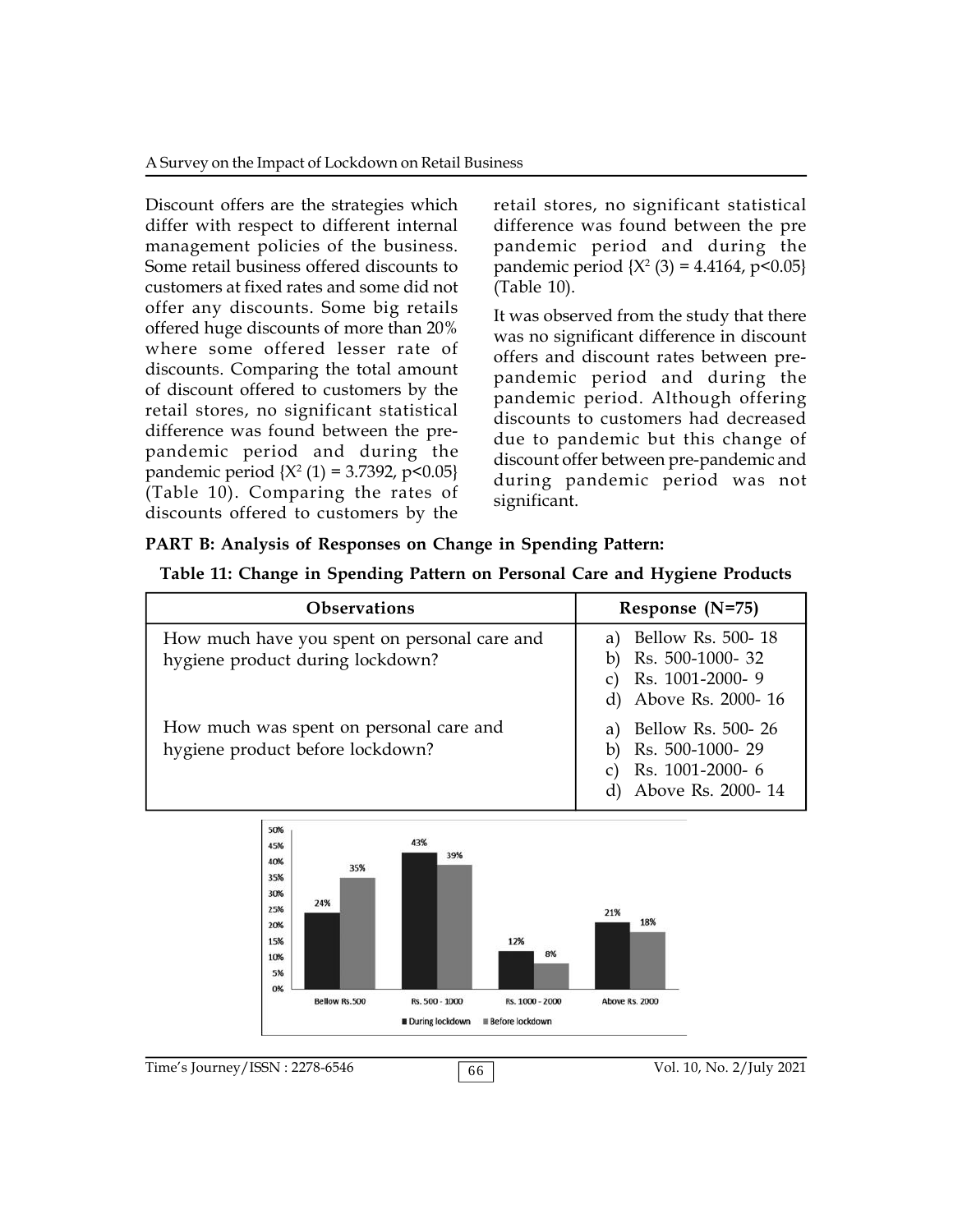With the change in life style during lockdown, the spending patterns among women also changed. The above table and diagram shows that women spent more money in buying personal care and hygiene products during lockdown. Budget of spending bellow Rs. 500 in purchasing personal care hygiene product decreased to 24% during lockdown from 35% before lockdown, whereas spending money above Rs. 2000 on personal care hygiene products increased during lockdown from 18% to 21%. During lockdown 43% respondents said they spent on an average Rs. 500 to 1000 in buying personal care hygiene products whereas, before lockdown this percentage was low (39%). 12% respondents spent Rs. 1000 to 2000 on personal care hygiene products during lockdown whereas, only 8% used to spent that amount before lockdown.

|  | Table 12: Change in Spending Pattern on Grooming Products |  |  |  |  |
|--|-----------------------------------------------------------|--|--|--|--|
|--|-----------------------------------------------------------|--|--|--|--|

| <b>Observations</b>                                                    | Response $(N=75)$                                                               |
|------------------------------------------------------------------------|---------------------------------------------------------------------------------|
| How much money is being spent on grooming<br>product during lockdown?  | Bellow Rs. 500- 52<br>Rs. 500-1000-20<br>Rs. 1001-2000-3<br>d) Above Rs. 2000-0 |
| How much money was being spent on grooming<br>product before lockdown? | Bellow Rs. 500-34<br>Rs. 500-1000-27<br>Rs. 1001-2000-9<br>Above Rs. 2000- 5    |



COVID pandemic taught every consumer the necessity of using hygiene products and spending their hard earned money judiciously. During the period of lockdown, most respondents (68%) kept their budget bellow Rs. 500 for purchase of grooming products. 27% respondents stated that they spent between Rs. 500 to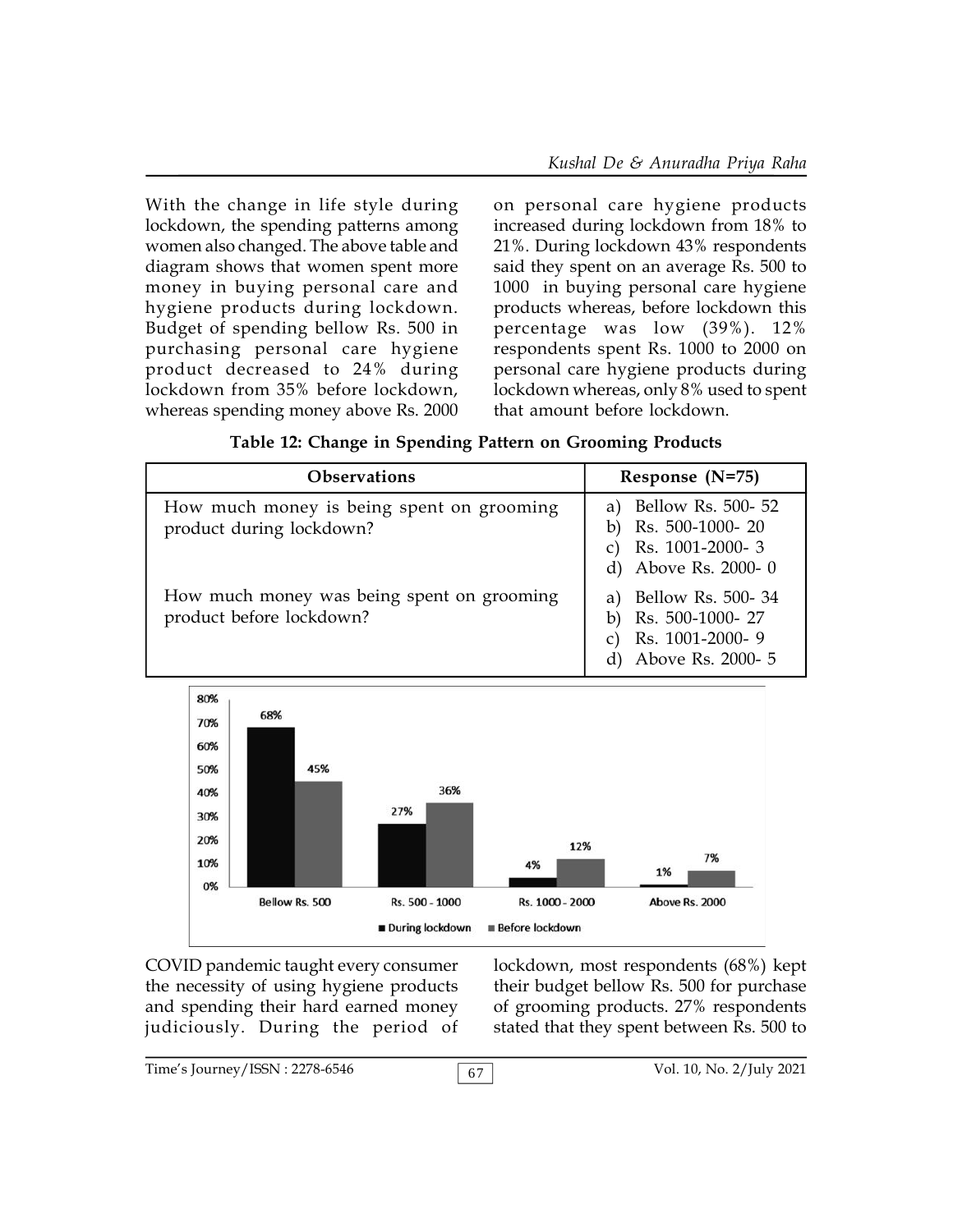1000 on grooming products whereas, only few (4%) stated they spent Rs. 1000 to 2000 and only 1% reported having spent above Rs 2000 on grooming products during lockdown. Before lockdown it was observed that 36% used to spend between Rs. 500 to 1000; 12% used to spend between Rs. 1000 to Rs. 2000; 45% respondents used to spend bellow Rs. 500 whereas, only 7% used to spend above Rs. 2000 on grooming products.

## **Findings**

The major findings of the study were drawn here after the preparation of analysis and interpretation. It was observed that during the period of lockdown most of the retail businesses were affected adversely. As a result retailers, especially from non-essential retail segments noticed that their monthly turnover reduced due to this unprecedented situation. The seasonal sale which used to remain high in some special months in the prelockdown phase even faced challenges this year because of the situation. Average monthly customers' visit to retail stores in the peak months were less as compared to previous years due to restrictions of human mobility across the nation. Discount offered to customers were not much significant to attract additional customers in the pandemic situation. With the passage of time, consumers became more conscious about allocation of their hard earned money in the most appropriate way. They were spending their money mostly in buying those products and services which were very essential in the pandemic situation. In this

study, it was found that spending patterns among women also changed as they started spending their money more on personal care and hygiene products instead of grooming products. Among personal care and hygiene products, the most demanded items were sanitizer, hand wash, body wash, cleansers and other daily necessary products and most women in general avoided purchase of grooming products like lipsticks, nail pains, make up kits, eye liners and other luxury items.

# **Conclusion**

Outbreak of COVID 19 pandemic had shattered the socio economic conditions of every country. It had a huge impact on every sector in the economy, retail business and even on life style of consumers. Due to the pandemic situation, the Government strictly restricted out of home activities and overnight lockdown had been imposed for checking of spread of virus. All the retail shops or stores, offices, super markets, departmental stores remained closed for a long period of time. Consequently it had impacted turnover, profits of every retail organizations, purchasing behavior and spending patterns of consumers. It was observed from the study that most of the retail businesses, especially non essential retail segments were adversely affected due to decline in monthly average turnover, less number of customers' visit to retail stores and less amount of money spent on it. As compared to previous year, in 2020 every retail business faced decreased turnover even in peak months. Less number of